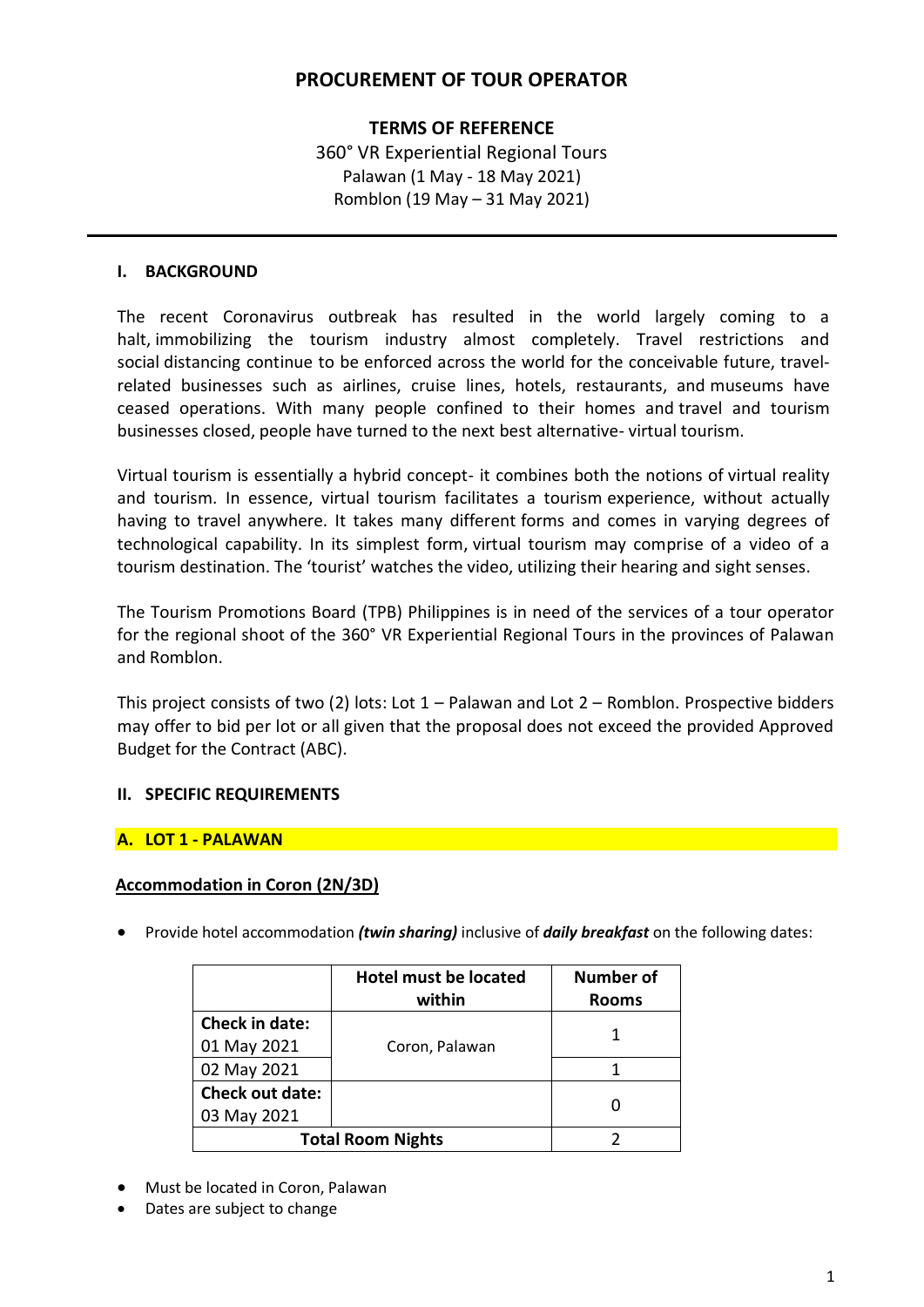- Must have free cancellation, rebooking, transferable or refundable policies due to travel restrictions based on resolutions and pronouncements made by the IATF, Philippine Government or concerned Local Government Units
- Accommodation establishment must have been issued with a DOT Certificate of Authority to Operate prior to its operation
- Must be TPB member
- Total cost of accommodation should be based on actual room expenses
- Secured sponsorships or discounted rates should be deducted from the total expense
- Provision of care kit during the inclusive stay dates, and adhere to the health and safety guidelines issued by the Department of Trade and Industry (DTI), Department of Health (DOH), and as well as the guidelines set by the respective LGU of which it operates in.
- Itinerary to be sent (subject to change without prior notice)

## **Accommodation in El Nido (2N/3D)**

Provide hotel accommodation *(twin sharing)* inclusive of *daily breakfast* on the following dates:

|                                       | <b>Hotel must be located</b><br>within | <b>Number of</b><br><b>Rooms</b> |
|---------------------------------------|----------------------------------------|----------------------------------|
| <b>Check in date:</b><br>05 May 2021  | El Nido                                |                                  |
| 06 May 2021                           |                                        |                                  |
| <b>Check out date:</b><br>07 May 2021 |                                        |                                  |
| <b>Total Room Nights</b>              |                                        |                                  |

- Must be located in El Nido, Palawan
- Dates are subject to change
- Must have free cancellation, rebooking, transferable or refundable policies due to travel restrictions based on resolutions and pronouncements made by the IATF, Philippine Government or concerned Local Government Units
- Accommodation establishment must have been issued with a DOT Certificate of Authority to Operate prior to its operation
- Must be a TPB Member
- Total cost of accommodation should be based on actual room expenses
- Secured sponsorships or discounted rates should be deducted from the total expense
- Provision of care kit during the inclusive stay dates, and adhere to the health and safety guidelines issued by the Department of Trade and Industry (DTI), Department of Health (DOH), and as well as the guidelines set by the respective LGU of which it operates in.
- Itinerary to be sent (subject to change without prior notice)

## **Accommodation in San Vicente (2N/3D)**

Provide hotel accommodation *(twin sharing)* inclusive of *daily breakfast* on the following dates:

| Dates                  | <b>Hotel must be located</b><br>within | Number of<br>Rooms |
|------------------------|----------------------------------------|--------------------|
| <b>Check in date:</b>  |                                        |                    |
| 07 May 2021            | San Vicente                            |                    |
| 08 May 2021            |                                        |                    |
| <b>Check out date:</b> |                                        |                    |
| 09 May 2021            |                                        |                    |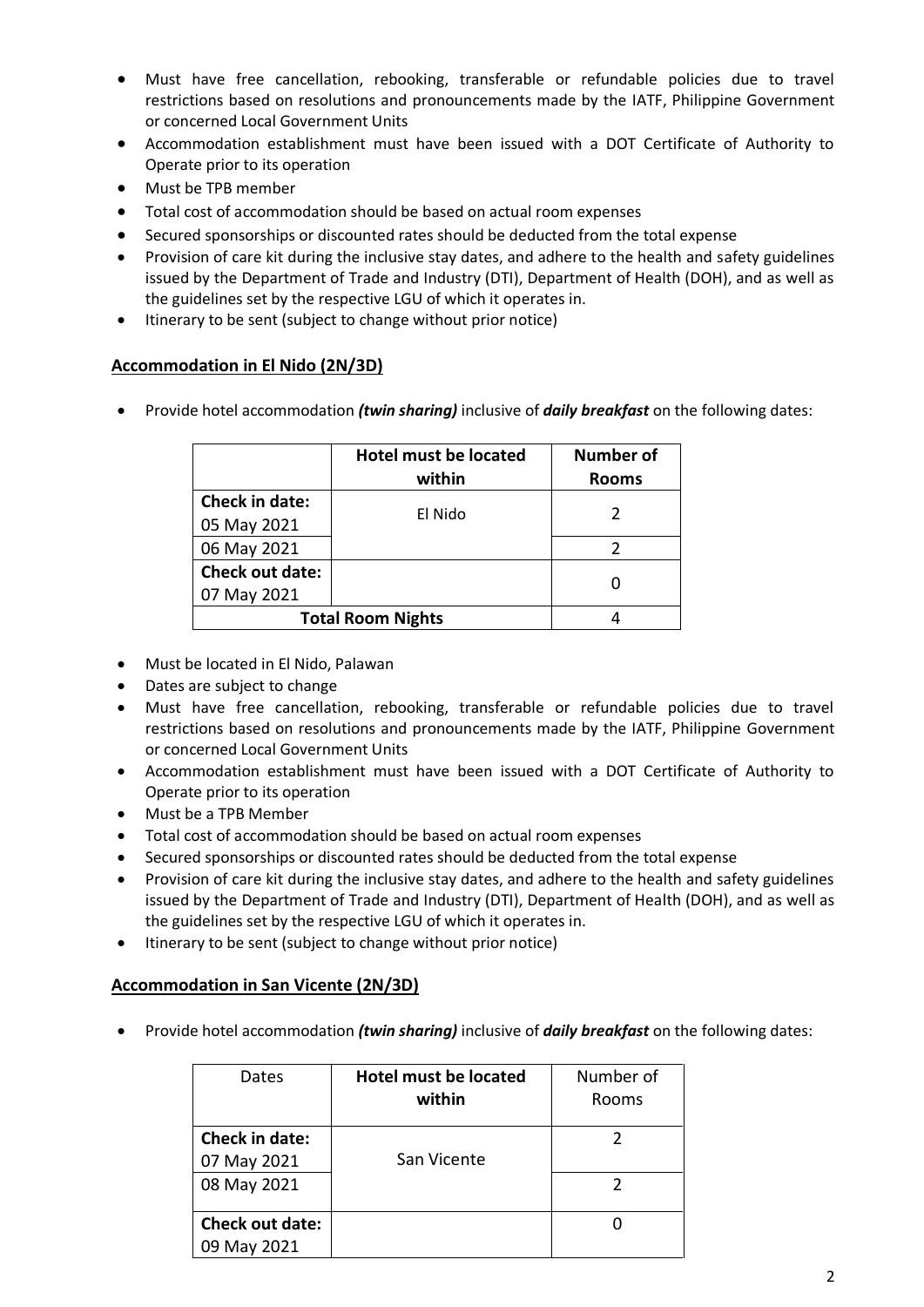| <b>Total Room Nights</b> |  |
|--------------------------|--|
|--------------------------|--|

- Must be located within San Vicente, Palawan
- Dates are subject to change
- Must have free cancellation, rebooking, transferable or refundable policies due to travel restrictions based on resolutions and pronouncements made by the IATF, Philippine Government or concerned Local Government Units
- Accommodation establishment must have been issued with a DOT Certificate of Authority to Operate prior to its operation
- Total cost of accommodation should be based on actual room expenses
- Secured sponsorships or discounted rates should be deducted from the total expense
- Provision of care kit during the inclusive stay dates, and adhere to the health and safety guidelines issued by the Department of Trade and Industry (DTI), Department of Health (DOH), and as well as the guidelines set by the respective LGU of which it operates in.
- Itinerary to be sent (subject to change without prior notice)

## **Accommodation in Puerto Princesa (4N/5D)**

Provide hotel accommodation *(twin sharing)* inclusive of *daily breakfast* on the following dates:

| Dates                         | <b>Hotel must be located</b><br>within | Number of<br>Rooms |
|-------------------------------|----------------------------------------|--------------------|
| <b>Check in date:</b>         |                                        | 1                  |
| 09 May 2021                   |                                        |                    |
| 10 May 2021                   |                                        | 1                  |
| 11 May 2021                   | <b>Puerto Princesa</b>                 | 1                  |
| 12 May 2021                   |                                        | 1                  |
| <b>Check out date:</b>        |                                        | ŋ                  |
| 13 May 2021                   |                                        |                    |
| <b>Total Room Nights</b><br>4 |                                        |                    |

- Must be located within Puerto Princesa City, Palawan
- Dates are subject to change
- Must have free cancellation, rebooking, transferable or refundable policies due to travel restrictions based on resolutions and pronouncements made by the IATF, Philippine Government or concerned Local Government Units
- Accommodation establishment must have been issued with a DOT Certificate of Authority to Operate prior to its operation
- Must be TPB Member
- Total cost of accommodation should be based on actual room expenses
- Secured sponsorships or discounted rates should be deducted from the total expense
- Provision of care kit during the inclusive stay dates, and adhere to the health and safety guidelines issued by the Department of Trade and Industry (DTI), Department of Health (DOH), and as well as the guidelines set by the respective LGU of which it operates in.
- Itinerary to be sent (subject to change without prior notice)

### **Accommodation in Manila (5N/6D)**

 **Provide hotel accommodation** *(twin sharing)* **inclusive of** *daily breakfast, lunch and dinner* **on the following dates:**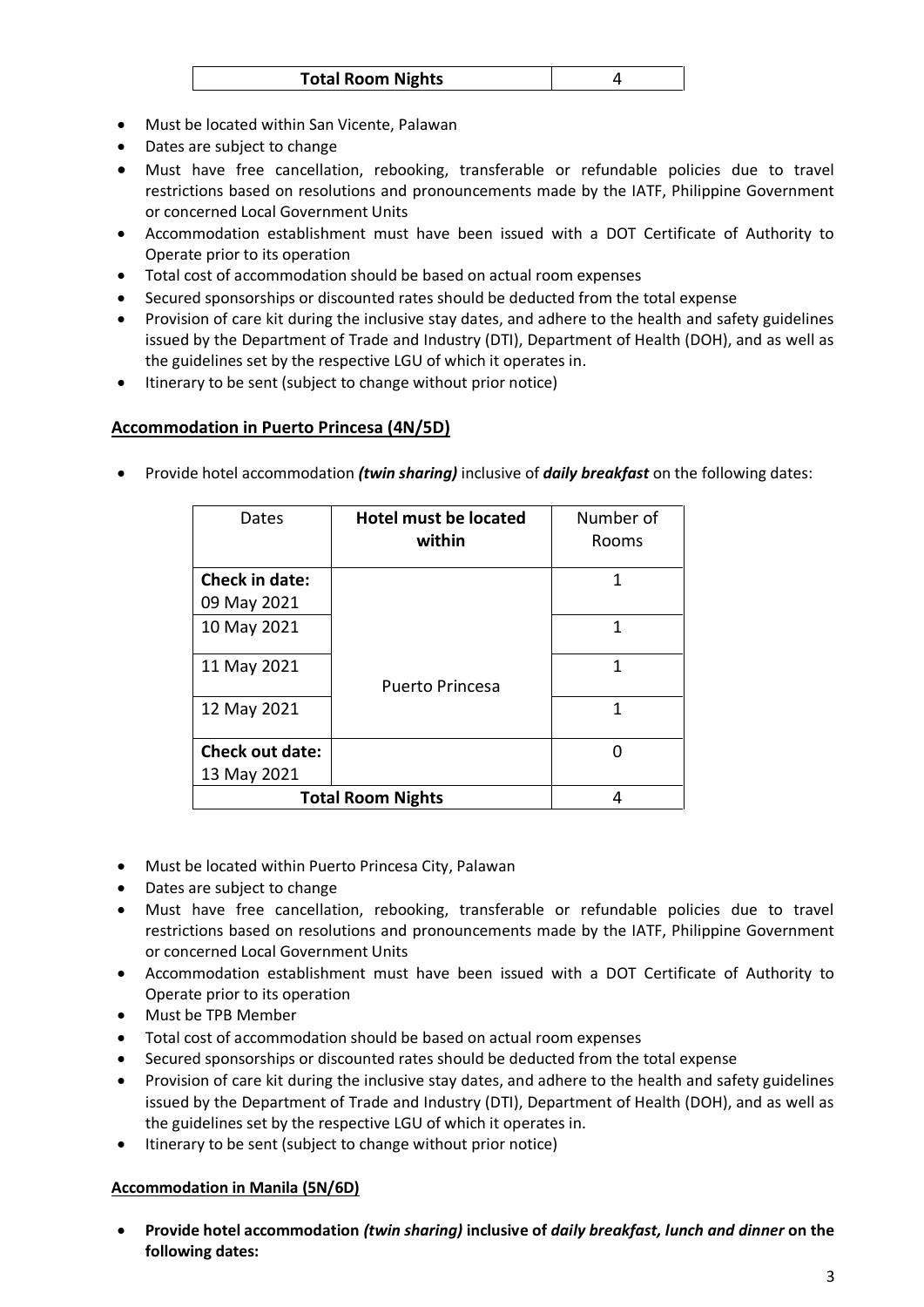| Dates                         | <b>Hotel must be located</b><br>within | Number of<br>Rooms |
|-------------------------------|----------------------------------------|--------------------|
| Check in date:<br>13 May 2021 |                                        | 1                  |
| 14 May 2021                   | Manila                                 | 1                  |
| 15 May 2021                   |                                        | 1                  |
| 16 May 2021                   |                                        | 1                  |
| 17 April 2021                 |                                        | 1                  |
| <b>Check out date:</b>        |                                        | 0                  |
| 18 May 2021                   |                                        |                    |
|                               | <b>Total Room Nights</b>               | 5                  |

- Located within Manila and Pasay
- Dates are subject to change
- Must have free cancellation, rebooking, transferable or refundable policies due to travel restrictions based on resolutions and pronouncements made by the IATF, Philippine Government or concerned Local Government Units
- Accommodation establishment must be a DOT-DOH-BOQ Accredited Quarantine Hotels
- Provide free transportation from airport to hotel and from hotel to residence
- Must be TPB Member
- Total cost of accommodation should be based on actual room expenses
- Secured sponsorships or discounted rates should be deducted from the total expense
- Provision of care kit during the inclusive stay dates, and adhere to the health and safety guidelines issued by the Department of Trade and Industry (DTI), Department of Health (DOH), and as well as the guidelines set by the respective LGU of which it operates in.
- Itinerary to be sent (subject to change without prior notice)

### **Air Transportation**

| Date        | Route                                                                                    | Number of<br>Passengers |
|-------------|------------------------------------------------------------------------------------------|-------------------------|
| 01 May 2021 | Manila – Busuanga (Coron)<br>PR2961 ETD 0700H ETA 0820H or<br>DG6043 ETD 1100H ETA 1220H | 1                       |
| 03 May 2021 | Busuanga-Manila<br>PR2964 ETD 1225H ETA 1345H or<br>DG6044 ETD 1300H ETA 1420H           | 1                       |
| 05 May 2021 | Manila - PPS (Option 1)<br>PR1781 ETD 0505H ETA 0625H or<br>5J635 ETD 0545H ETA 0720H    | 1                       |
|             | Manila – El Nido (Option 2)<br>T6 ETD 1015H ETA 1135H                                    | 1                       |
| 13 May 2021 | PPS - Manila<br>PR2786 ETD 1535H ETA 1655H or<br>5J644 ETD 1330H ETA 1505H               | 1                       |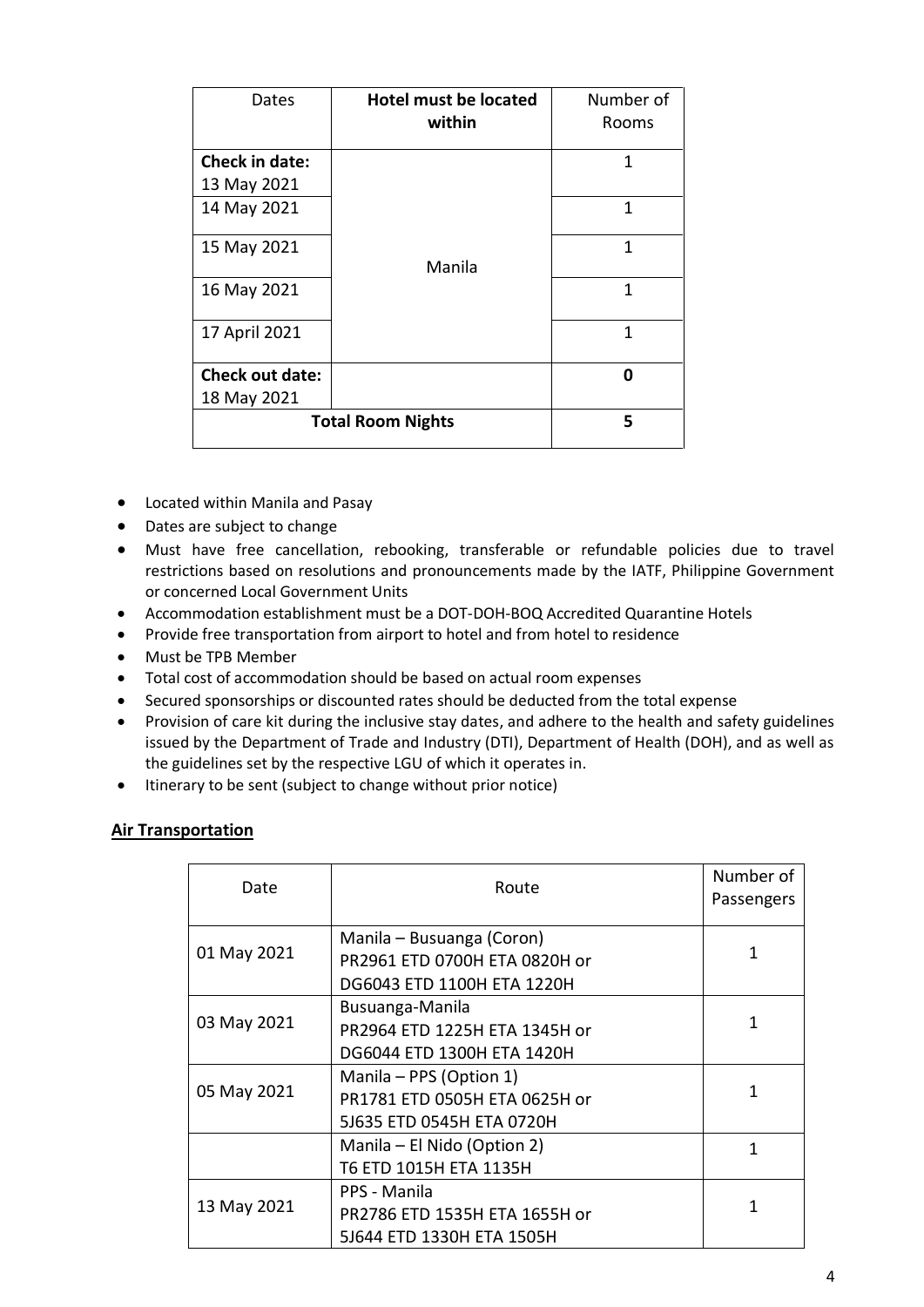- Dates are subject to change
- Must have free cancellation, rebooking, transferable or refundable policies due to travel restrictions based on resolutions and pronouncements made by the IATF, Philippine Government or concerned Local Government Units
- Convertible to a travel voucher valid for 1 year and extendable for another 1 year
- 20 kilograms' baggage allowance plus 32 kilograms' extra baggage allowance (Manila-Busuanga), which will be based on actual cost. In case sea travel between Coron to El Nido is not available, the additional kilograms extra baggage allowance may be split between Coron and Puerto Princesa or El Nido.
- Travel Insurance with COVID-19 coverage
- Itinerary to be sent (subject to change without prior notice)

## **Water Transportation**

| Date        | Route                                                                | Number of  |
|-------------|----------------------------------------------------------------------|------------|
|             |                                                                      | Passengers |
| 03 May 2021 | Coron - El Nido<br>Montenegro Fast Ferry<br><b>ETD1200H ETA1530H</b> |            |

- Dates are subject to change
- Must have free cancellation, rebooking, transferable or refundable policies due to travel restrictions based on resolutions and pronouncements made by the IATF, Philippine Government or concerned Local Government Units
- Convertible to a travel voucher valid for 1 year and extendable for another 1 year
- Travel Insurance
- Terminal Fee
- Other charges, if applicable
- $\bullet$  Itinerary to be sent (subject to change without prior notice)

### **Land Transportation**

| Date        | Route                          | Number of<br>Units |
|-------------|--------------------------------|--------------------|
| 01 May 2021 | Coron/Busuanga                 | 1                  |
| 02 May 2021 | Coron/Busuanga                 | 1                  |
| 03 May 2021 | Coron                          | 1                  |
| 05 May 2021 | El Nido                        | 1                  |
| 06 May 2021 | El Nido                        | 1                  |
| 07 May 2021 | El Nido - Taytay - San Vicente | 1                  |
| 08 May 2021 | San Vicente                    | 1                  |
| 09 May 2021 | San Vicente - PPS (Sabang)     | 1                  |
| 10 May 2021 | <b>PPS</b>                     | 1                  |
| 11 May 2021 | <b>PPS</b>                     | 1                  |
| 12 May 2021 | <b>PPS</b>                     | 1                  |
| 13 May 2021 | <b>PPS</b>                     | 1                  |

Dates are subject to change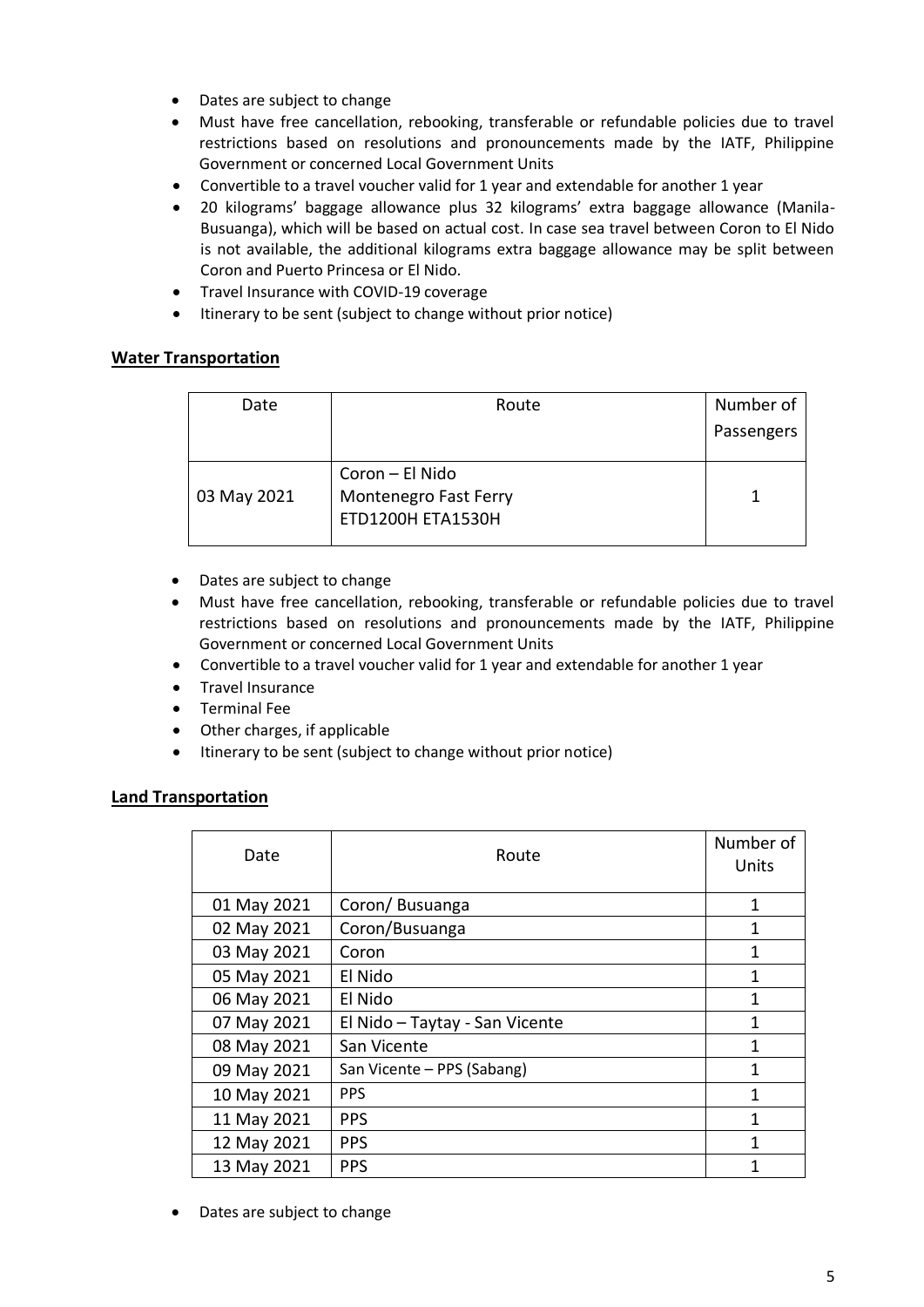- Must have free cancellation, rebooking, transferable or refundable policies due to travel restrictions based on resolutions and pronouncements made by the IATF, Philippine Government or concerned Local Government Units
- Uniformed, presentable and trained drivers
- Van unit year model must be at least 2016 or not more than 5-years old; all maintenance cost, gasoline, lubricant, other consumable cost and other related expenses will be covered by the tour operator, including payment of toll fees and parking fees. Should the van develop any mechanical fault in transit, the tour operator must find a replacement within one-hour.
- Minimum engine displacement at least 2.5 to 3.5L
- Van adequate to transport 4 6 persons with luggage and driver
- Equipped with climate control or air-conditioning
- With universal van sliding windows
- Vehicles maintained in accordance with Philippine laws on technical safety requirements of vehicles
- Equipped with safety belts for all seats
- Be at all times clean and tidy when arriving to pick up the passengers
- Regularly checked for roadworthiness and safety
- Maximum use of 15 hours per day inclusive of overtime and driver's fee and overtime
- Includes third-party liability insurance
- Cover all expenses to include driver's fee as well as his food, RT-PCR (Covid 19) tests/border antigen tests, accommodation, PPEs and other miscellaneous fees
- Comply with IATF protocols/ guidelines on safety, capacity and coverage; daily disinfection of vehicle
- With daily provision of wet tissues, alcohol, mineral water, mint
- First Aid kit on board
- Provision of umbrella on board
- Equipped with GPS or Waze
- Driver should have strong navigation skills
- Itinerary to be sent (subject to change without prior notice)

## **Ground Fees (Tours, land and water activities, entrance fees, boat rides, tour guides and other miscellaneous fees)**

| Date        | <b>Ground Fees</b>                                    | Number of Units/Pax |
|-------------|-------------------------------------------------------|---------------------|
| 02 May 2021 | <b>Boat Hire - Calauit</b>                            | $\mathbf{1}$        |
|             | Entrance Fee - Calauit Island<br><b>National Park</b> | $\overline{2}$      |
|             | <b>Tour Guide Fee</b>                                 | 1                   |
| 03 May 2021 | Boat Hire - Coron                                     | $\mathbf{1}$        |
|             | Entrance Fee - Coron Islands                          | $\mathcal{P}$       |
|             | <b>Environmental Fee</b>                              | $\overline{2}$      |
|             | <b>Tour Guide Fee</b>                                 | 1                   |
| 06 May 2021 | Boat Hire - El Nido                                   | $\mathbf{1}$        |
|             | Environmental Fee -El Nido                            | $\mathcal{P}$       |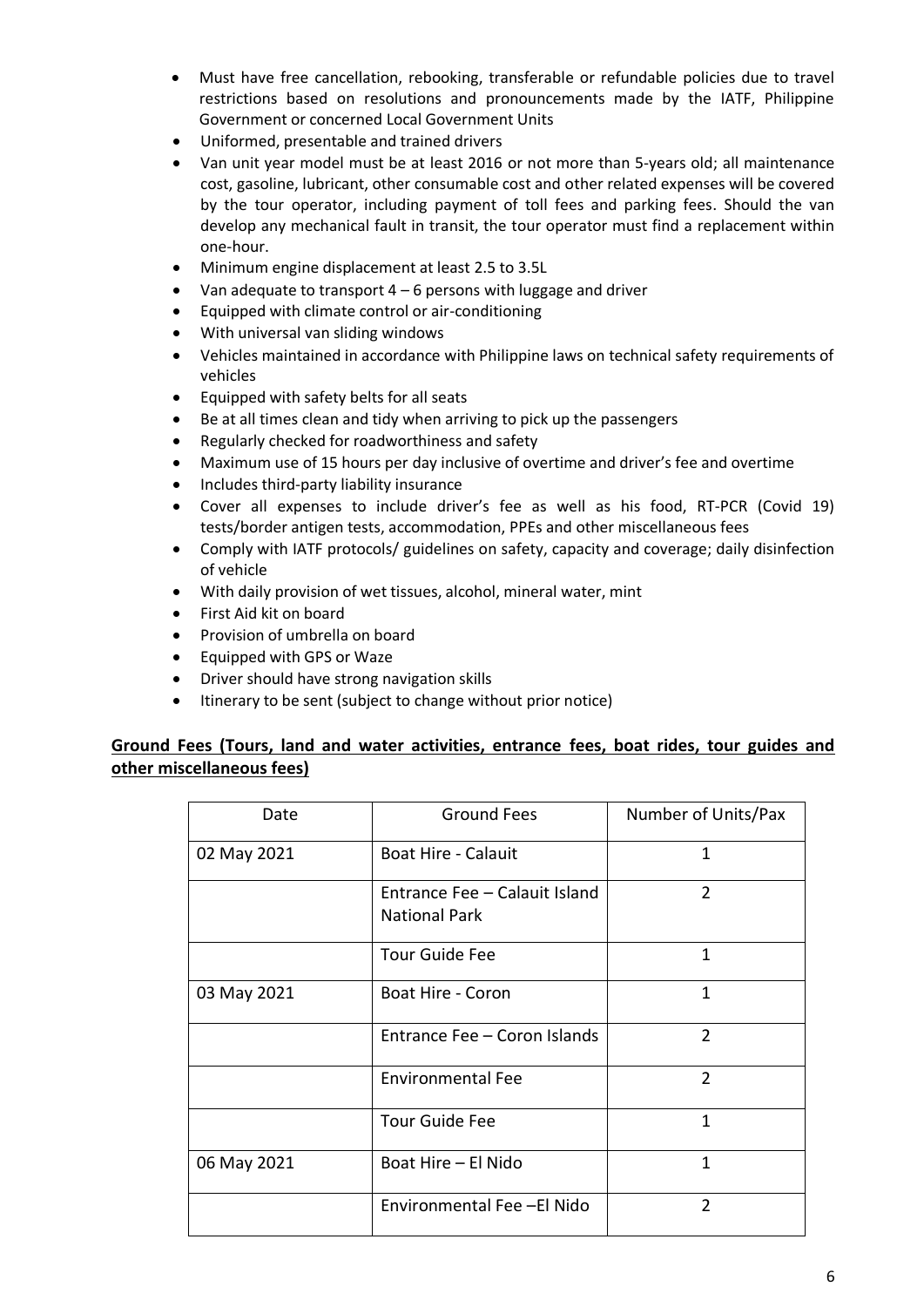|             | Lagoon Fee                        | 2              |
|-------------|-----------------------------------|----------------|
|             | Tour Guide Fee                    | $\mathbf{1}$   |
| 07 May 2021 | Entrance Fee - Fuerza de          | $\overline{2}$ |
|             | Sta. Isabel                       |                |
|             | <b>Tour Guide Fee</b>             | $\mathbf{1}$   |
| 08 May 2021 | Boat Hire - San Vicente           | $\mathbf{1}$   |
|             | <b>Tour Guide Fee</b>             | 1              |
| 09 May 2021 | <b>Entrance Fee - PPSRNP</b>      | $\overline{2}$ |
|             | Entrance Fee - Ugong Rock         | $\overline{2}$ |
|             | Entrance Fee - 100 Caves          | $\overline{2}$ |
|             | Entrance Fee - Mangrove<br>Paddle | $\overline{2}$ |
|             | <b>Tour Guide Fee</b>             | $\mathbf{1}$   |
| 10 May 2021 | Boat Hire - Honda Bay             | $\mathbf{1}$   |
|             | Entrance Fee - Honda Bay          | $\overline{2}$ |
|             | <b>Tour Guide</b>                 | $\mathbf{1}$   |

- Dates are subject to change
- Rebookable and/or refundable
- Secured sponsorships or discounted rates should be deducted from the total expense
- Total cost of ground fees should be based on actual expenses
- Itinerary to be sent (subject to change without prior notice)

### **Antigen Tests and/or RT-PCR tests and Travel/COVID Insurance**

| <b>Before Leaving Manila</b>            | 1 pax |
|-----------------------------------------|-------|
| Upon Arrival at El Nido Port            | 2 pax |
| Before Leaving Palawan                  | 2 pax |
| Before Leaving Quarantine Facility      | 1 pax |
| Travel Insurance with Covid-19 coverage | 1 pax |

- DOH-Accredited COVID-19 RT-PCR Testing Facility
- Antigen and/or RT-PCR Tests and Travel/COVID Insurance costs should be based on actual expenses

### **III. ADDITIONAL TECHNICAL ELIGIBILITY REQUIREMENTS**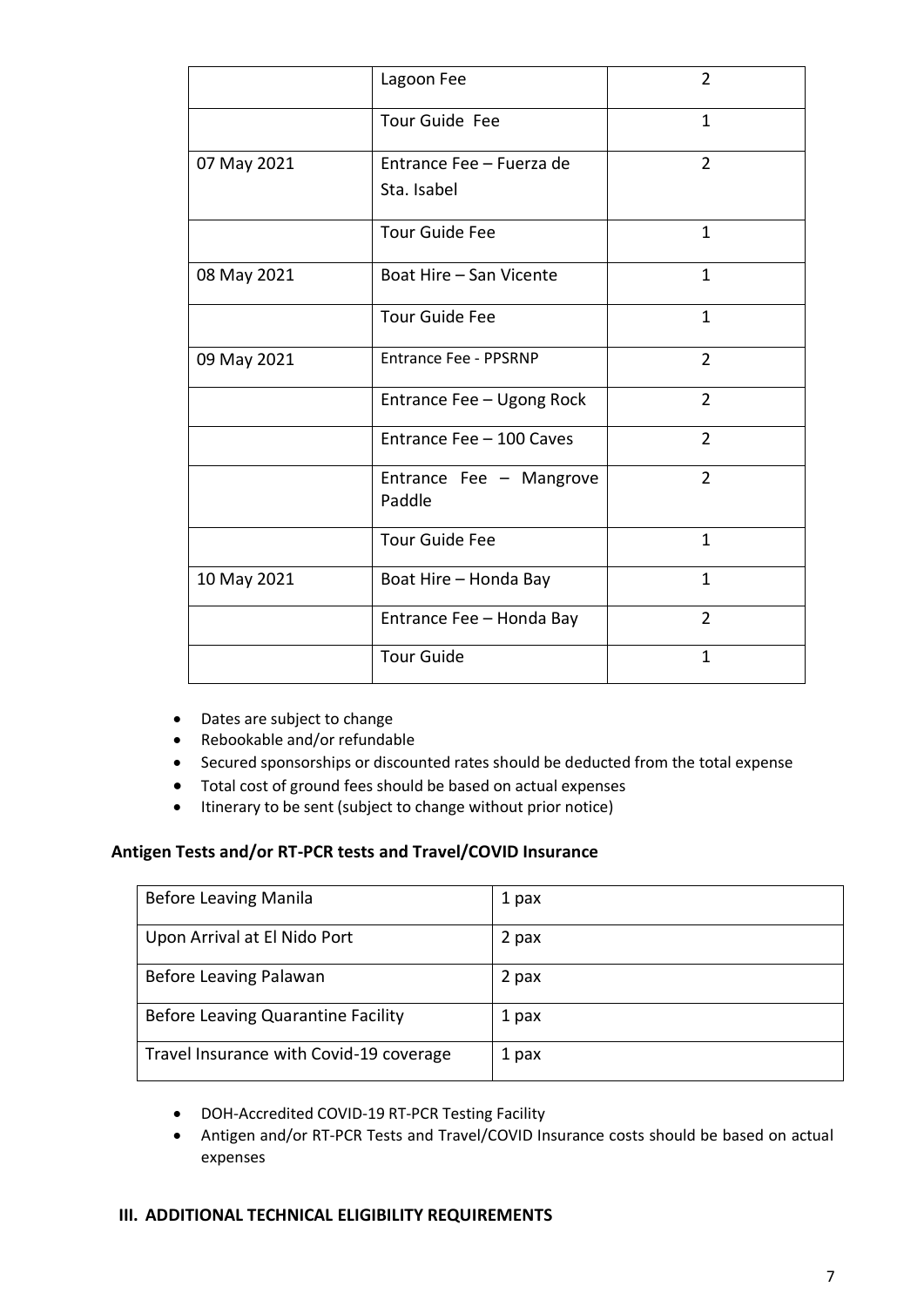- Must be legally registered tour operator company or travel agency under Philippine laws for 5 years. Required to submit proof of registration either from SEC, DTI or CDA;
- Must have previously completed a minimum of 3 projects for the past 3 years' in providing/ servicing tour operations for National Government Agencies (NGAs), Local Government Units (LGUs) and/or Private Agencies, Institutions or Organizations. Required to submit a list of completed projects from 2018 – 2020;
- Must be DOT-accredited tourism establishment. Required to submit either a DOT accreditation certificate or provisional accreditation certificate;
- Must be TPB Member. Required to submit TPB Certificate of Membership.
- Must be a local tour operator company or travel agency of the MIMAROPA region. The underlying rationale of this requirement is to provide an authentic travel experience and stories during the actual shoot of the project. Local tour operator companies or travel agencies are more knowledgeable in their area of jurisdiction as well as familiar with the ways of the communities. Required to submit proof that the local tour operator or travel agency is allowed to conduct business with the local government's geographical jurisdiction, i.e. Business Permit;
- Must have free cancellation, rebooking, transferable or refundable policies. Required to submit a notarized certificate of undertaking that the tour operator company or travel agency concerned have free cancellation, rebooking, transferable or refundable policies.

## **IV. APPROVED BUDGET FOR THE CONTRACT (ABC)**

The ABC is **Two Hundred Ninety-One Thousand Seven Hundred Pesos Only (₱291,700.00)** inclusive of applicable taxes and fees.

### **V.TERMS OF PAYMENT**

Payment will be on send-bill arrangement. Full payment upon completion of the requirements stipulated in the technical specifications.

### **VI. CONTACT PERSON**

#### **MILO S. OROPEZA**

Domestic Promotions Department [milo\\_oropeza@tpb.gov.ph](mailto:milo_oropeza@tpb.gov.ph)

### **B. LOT 2 - ROMBLON**

#### **Accommodation in Carabao Island (1N/2D)**

Provide hotel accommodation *(twin sharing)* inclusive of *daily breakfast* on the following dates:

|                                             | Hotel must be located<br>within | Number of<br><b>Rooms</b> |
|---------------------------------------------|---------------------------------|---------------------------|
| <b>Check</b><br>in<br>date:                 | Carabao Island                  |                           |
| 19 May 2021<br><b>Check</b><br>out<br>date: |                                 |                           |
| 20 May 2021<br><b>Total Room Nights</b>     |                                 |                           |

Must be located in Carabao Island, San Jose, Romblon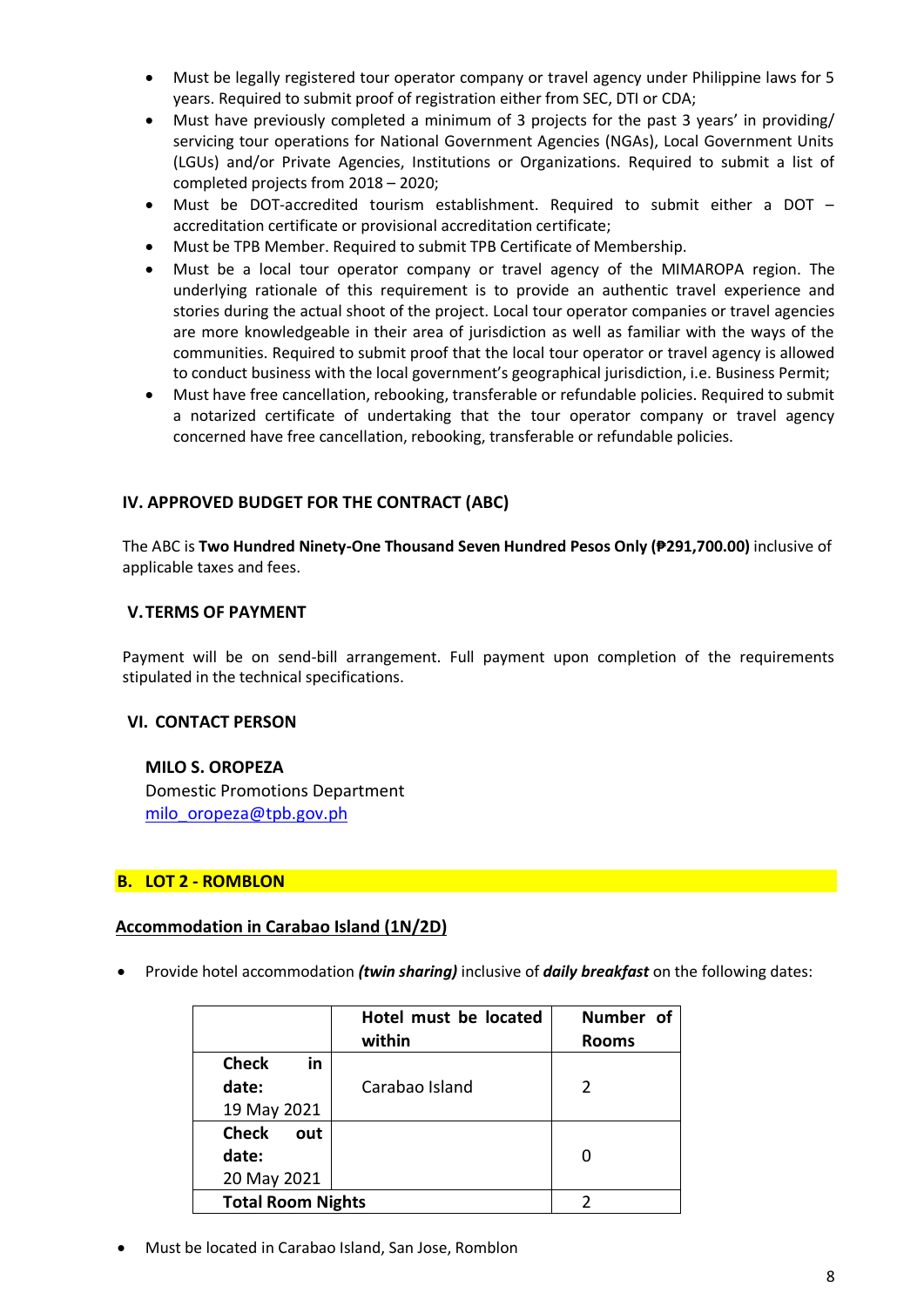- Dates are subject to change
- Must have free cancellation, rebooking, transferable or refundable policies due to travel restrictions based on resolutions and pronouncements made by the IATF, Philippine Government or concerned Local Government Units
- Accommodation establishment must have been issued with a DOT Certificate of Authority to Operate prior to its operation
- Total cost of accommodation should be based on actual room expenses
- Secured sponsorships or discounted rates should be deducted from the total expense
- Provision of care kit during the inclusive stay dates, and adhere to the health and safety guidelines issued by the Department of Trade and Industry (DTI), Department of Health (DOH), and as well as the guidelines set by the respective LGU of which it operates in.
- Itinerary to be sent (subject to change without prior notice)

## **Accommodation in Tablas (2N/3D)**

Provide hotel accommodation *(twin sharing)* inclusive of *daily breakfast* on the following dates:

|                          | Hotel must be located<br>within | Number of<br><b>Rooms</b> |
|--------------------------|---------------------------------|---------------------------|
| <b>Check</b><br>in       |                                 |                           |
| date:                    | <b>Tablas</b>                   | 2                         |
| 20 May 2021              |                                 |                           |
| 21 May 2021              |                                 | $\mathcal{P}$             |
| <b>Check</b><br>out      |                                 |                           |
| date:                    |                                 |                           |
| 22 May 2021              |                                 |                           |
| <b>Total Room Nights</b> |                                 |                           |

- Must be located in Odiongan, Tablas, Romblon
- Dates are subject to change
- Must have free cancellation, rebooking, transferable or refundable policies due to travel restrictions based on resolutions and pronouncements made by the IATF, Philippine Government or concerned Local Government Units
- Accommodation establishment must have been issued with a DOT Certificate of Authority to Operate prior to its operation
- Total cost of accommodation should be based on actual room expenses
- Secured sponsorships or discounted rates should be deducted from the total expense
- Provision of care kit during the inclusive stay dates, and adhere to the health and safety guidelines issued by the Department of Trade and Industry (DTI), Department of Health (DOH), and as well as the guidelines set by the respective LGU of which it operates in.
- Itinerary to be sent (subject to change without prior notice)

## **Accommodation in Romblon (1N/2D)**

Provide hotel accommodation *(twin sharing)* inclusive of *daily breakfast* on the following dates:

| Dates               | Hotel must be located | Number of |
|---------------------|-----------------------|-----------|
|                     | within                | Rooms     |
| <b>Check</b><br>in  |                       |           |
| date:               | Romblon               |           |
| 22 May 2021         |                       |           |
| <b>Check</b><br>out |                       |           |
| date:               |                       |           |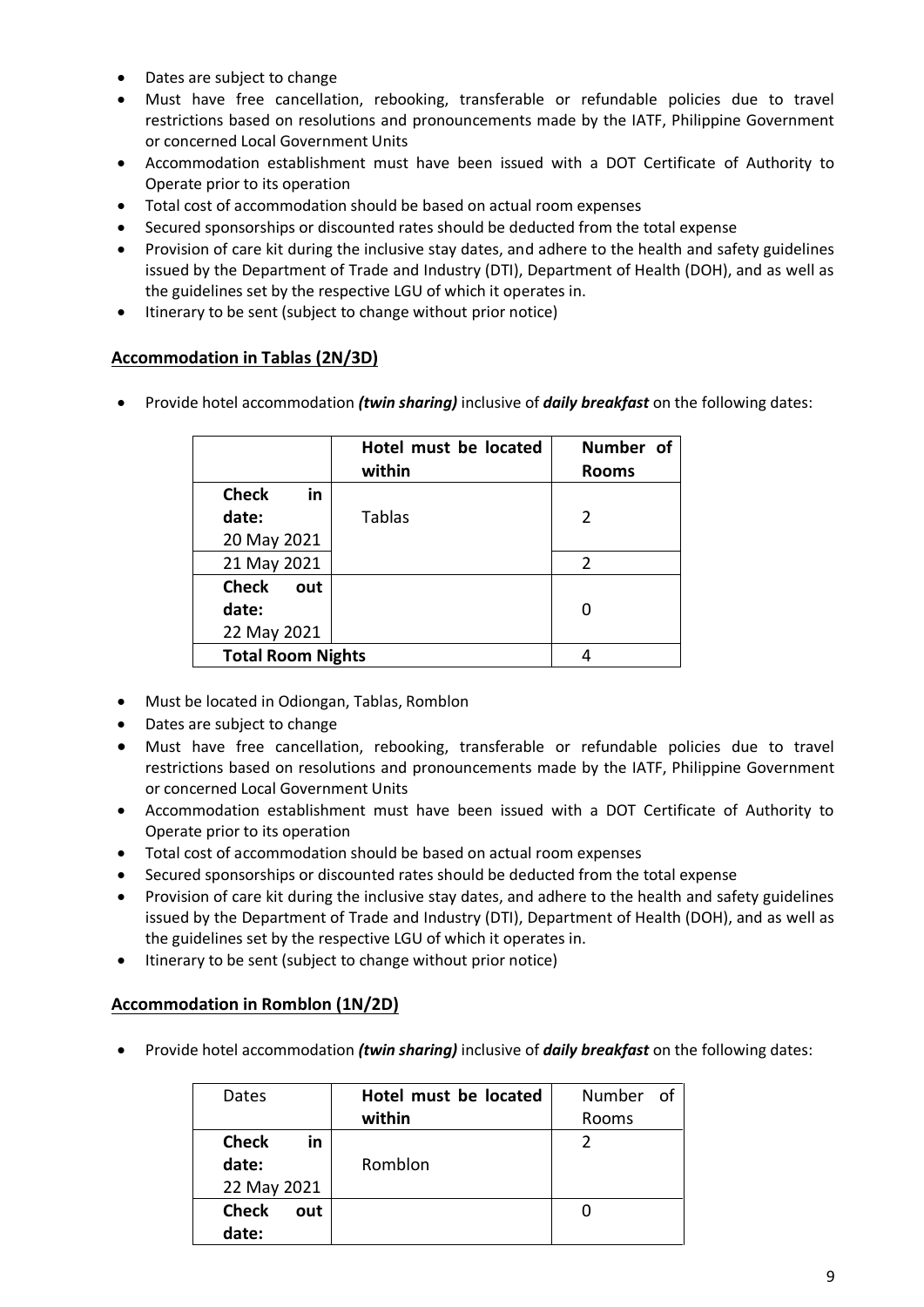| 23 May 2021              |  |  |
|--------------------------|--|--|
| <b>Total Room Nights</b> |  |  |

- Must be located within Romblon, Romblon
- Dates are subject to change
- Must have free cancellation, rebooking, transferable or refundable policies due to travel restrictions based on resolutions and pronouncements made by the IATF, Philippine Government or concerned Local Government Units
- Accommodation establishment must have been issued with a DOT Certificate of Authority to Operate prior to its operation
- Total cost of accommodation should be based on actual room expenses
- Secured sponsorships or discounted rates should be deducted from the total expense
- Provision of care kit during the inclusive stay dates, and adhere to the health and safety guidelines issued by the Department of Trade and Industry (DTI), Department of Health (DOH), and as well as the guidelines set by the respective LGU of which it operates in.
- Itinerary to be sent (subject to change without prior notice)

### **Accommodation in Sibuyan Island (2N/3D)**

 Provide hotel accommodation *(twin sharing)* inclusive of *daily breakfast* on the following dates:

| Dates                    | Hotel must be located | Number<br>of  |
|--------------------------|-----------------------|---------------|
|                          | within                | Rooms         |
| in<br><b>Check</b>       |                       | $\mathcal{P}$ |
| date:                    |                       |               |
| 23 May 2021              | Sibuyan Island        |               |
| 24 May 2021              |                       | $\mathcal{P}$ |
| <b>Check</b><br>out      |                       |               |
| date:                    |                       |               |
| 25 May 2021              |                       |               |
| <b>Total Room Nights</b> |                       |               |

- Must be located within Sibuyan Island, Romblon
- Dates are subject to change
- Must have free cancellation, rebooking, transferable or refundable policies due to travel restrictions based on resolutions and pronouncements made by the IATF, Philippine Government or concerned Local Government Units
- Accommodation establishment must have been issued with a DOT Certificate of Authority to Operate prior to its operation
- Total cost of accommodation should be based on actual room expenses
- Secured sponsorships or discounted rates should be deducted from the total expense
- Provision of care kit during the inclusive stay dates, and adhere to the health and safety guidelines issued by the Department of Trade and Industry (DTI), Department of Health (DOH), and as well as the guidelines set by the respective LGU of which it operates in.
- Itinerary to be sent (subject to change without prior notice)

### **Accommodation in Manila (5N/6D)**

 Provide hotel accommodation *(twin sharing)* inclusive of *daily breakfast, lunch and dinner* on the following dates: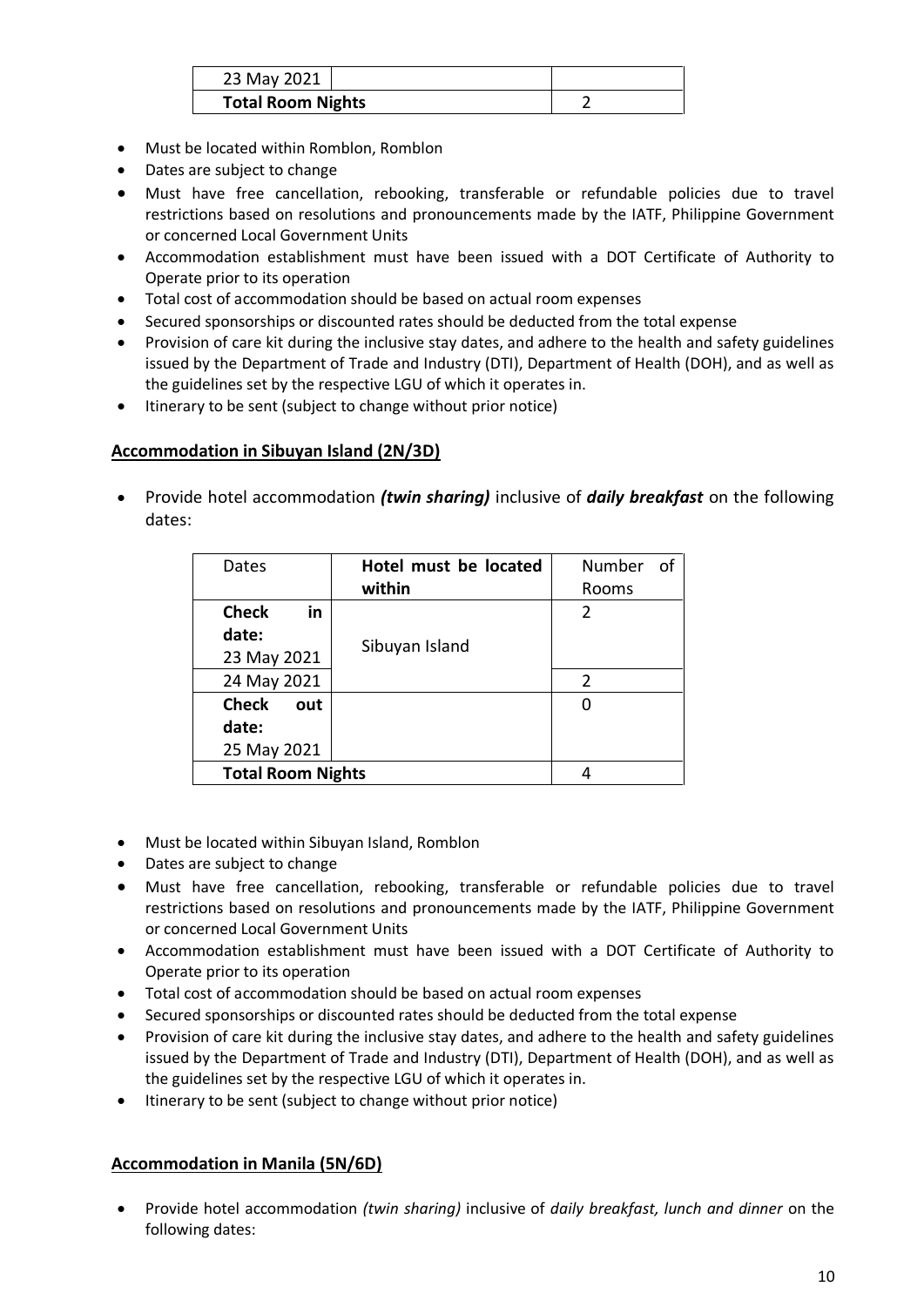| Dates                    | Hotel must be located | $\circ$ f<br>Number |
|--------------------------|-----------------------|---------------------|
|                          | within                | Rooms               |
| <b>Check</b><br>in       |                       | 2                   |
| date:                    |                       |                     |
| 26 May 2021              |                       |                     |
| 27 May 2021              | Manila                | 2                   |
| 28 May 2021              |                       | $\overline{2}$      |
| 29 May 2021              |                       | $\overline{2}$      |
| 30 May 2021              |                       | $\overline{2}$      |
| <b>Check</b><br>out      |                       | ŋ                   |
| date:                    |                       |                     |
| 31 May 2021              |                       |                     |
| <b>Total Room Nights</b> |                       | 10                  |

- Located within Manila and Pasay
- Dates are subject to change
- Must have free cancellation, rebooking, transferable or refundable policies due to travel restrictions based on resolutions and pronouncements made by the IATF, Philippine Government or concerned Local Government Units
- Accommodation establishment must be a DOT-DOH-BOQ Accredited Quarantine Hotels
- Provide free transportation from airport to hotel and from hotel to residence
- Must be TPB Member
- Total cost of accommodation should be based on actual room expenses
- Secured sponsorships or discounted rates should be deducted from the total expense
- Provision of care kit during the inclusive stay dates, and adhere to the health and safety guidelines issued by the Department of Trade and Industry (DTI), Department of Health (DOH), and as well as the guidelines set by the respective LGU of which it operates in.

## **Air Transportation**

| Date        | Route                                                                           | Number of<br>Passengers |
|-------------|---------------------------------------------------------------------------------|-------------------------|
| 19 May 2021 | Manila – Caticlan<br>5J891 ETD 0620H ETA 0735H or<br>PR2039 ETD 0735H ETA 0840H |                         |

- Dates are subject to change
- Must have free cancellation, rebooking, transferable or refundable policies due to travel restrictions based on resolutions and pronouncements made by the IATF, Philippine Government or concerned Local Government Units
- Convertible to a travel voucher valid for 1 year and extendable for another 1 year
- 20 kilograms' baggage allowance
- Travel Insurance with COVID-19 coverage, if applicable
- Itinerary to be sent (subject to change without prior notice)

### **Water Transportation**

| Date        | Route                              | Number of<br>Passengers |
|-------------|------------------------------------|-------------------------|
| 19 May 2021 | Caticlan to Carabao Island         |                         |
| 20 May 2021 | Carabao Island to Sta. Fe (Tablas) |                         |
| 22 May 2021 | San Agustin to Romblon             |                         |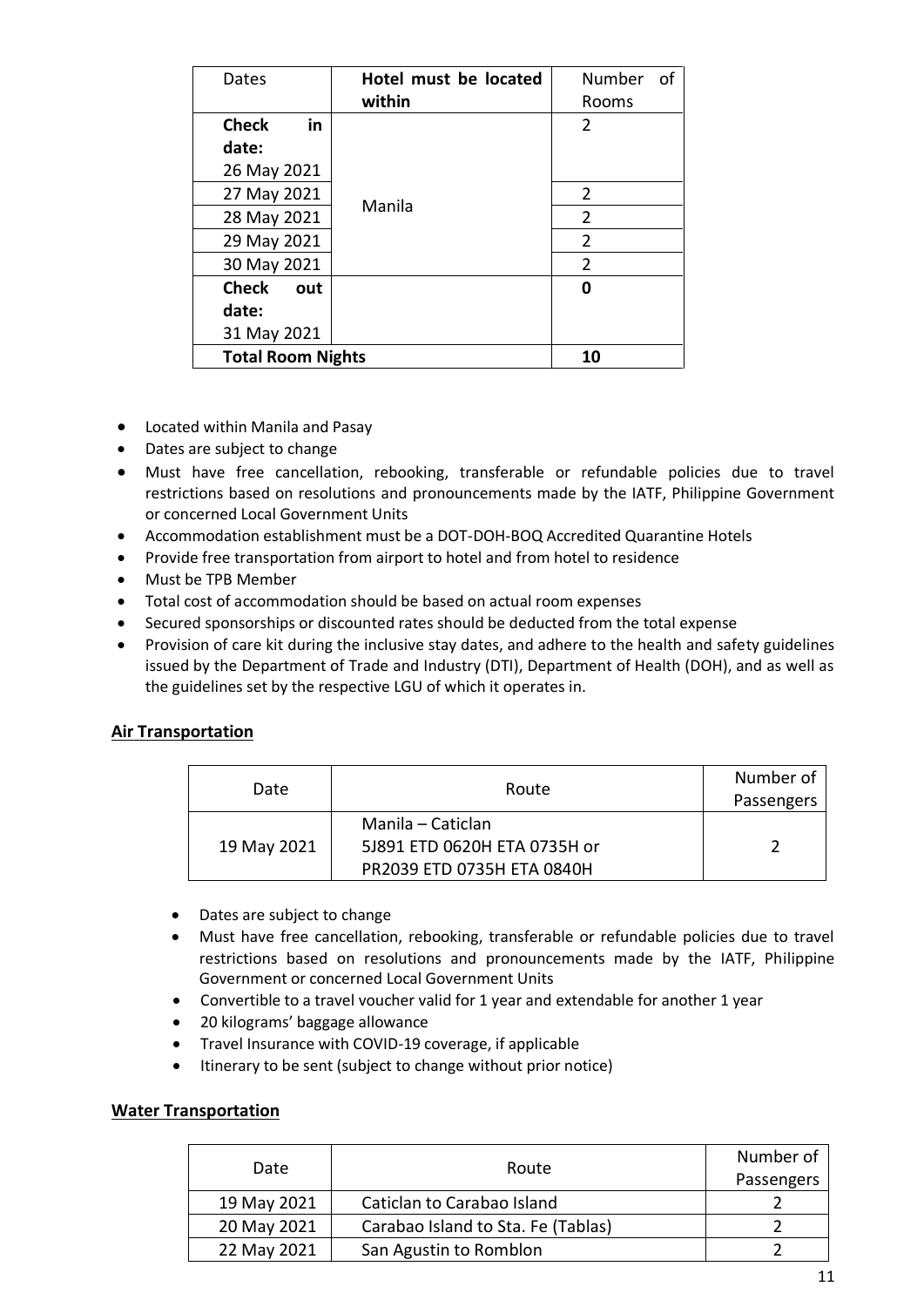| 23 May 2021 | Romblon to Sibuyan       |  |
|-------------|--------------------------|--|
| 24 May 2021 | Sibuyan to Batangas Port |  |

- Dates are subject to change
- Must have free cancellation, rebooking, transferable or refundable policies due to travel restrictions based on resolutions and pronouncements made by the IATF, Philippine Government or concerned Local Government Units
- Convertible to a travel voucher valid for 1 year and extendable for another 1 year
- Itinerary to be sent (subject to change without prior notice)
- Travel Insurance
- Terminal Fee
- Other charges, if applicable

### **Land Transportation**

| Date        | Route                                                 | Number<br>of Units |
|-------------|-------------------------------------------------------|--------------------|
| 20 May 2021 | Sta. Fe - Looc - Odiongan - Calatrava<br>(Tablas)     | 1                  |
| 21 May 2021 | Calatrava - San Agustin (Tablas)                      | 1                  |
| 22 May 2021 | Port of Tablas                                        | 1                  |
| 22 May 2021 | Romblon                                               | 1                  |
| 23 May 2021 | Port of Romblon                                       | 1                  |
| 23 May 2021 | Port of Ambulong Magdiwang, Sibuyan -<br>San Fernando | 1                  |
| 24 May 2021 | Sibuyan                                               | 1                  |
| 25 May 2021 | Port of Ambulong Magdiwang, Sibuyan                   | 1                  |
| 26 May 2021 | Port of Batangas - Manila                             | 1                  |

- Dates are subject to change
- Must have free cancellation, rebooking, or refundable policies due to travel restrictions based on resolutions and pronouncements made by the IATF, Philippine Government or concerned Local Government Units
- Uniformed, presentable and trained drivers
- Van unit year model must be at least 2016 or not more than 5-years old; all maintenance cost, gasoline, lubricant, other consumable cost and other related expenses will be covered by the tour operator, including payment of toll fees and parking fees. Should the van develop any mechanical fault in transit, the tour operator must find a replacement within one-hour.
- Minimum engine displacement at least 2.5 to 3.5L
- Van adequate to transport  $4 6$  persons with luggage and driver
- Equipped with climate control or air-conditioning
- With universal van sliding windows
- Vehicles maintained in accordance with Philippine laws on technical safety requirements of vehicles
- Equipped with safety belts for all seats
- Be at all times clean and tidy when arriving to pick up the passengers
- Regularly checked for roadworthiness and safety
- Maximum use of 15 hours per day inclusive of overtime and driver's fee and overtime
- Includes third-party liability insurance
- Cover all expenses to include driver's fee as well as his food, RT-PCR (Covid 19) tests/border antigen tests, accommodation, PPEs and other miscellaneous fees
- Comply with IATF protocols/ guidelines on safety, capacity and coverage; daily disinfection of vehicle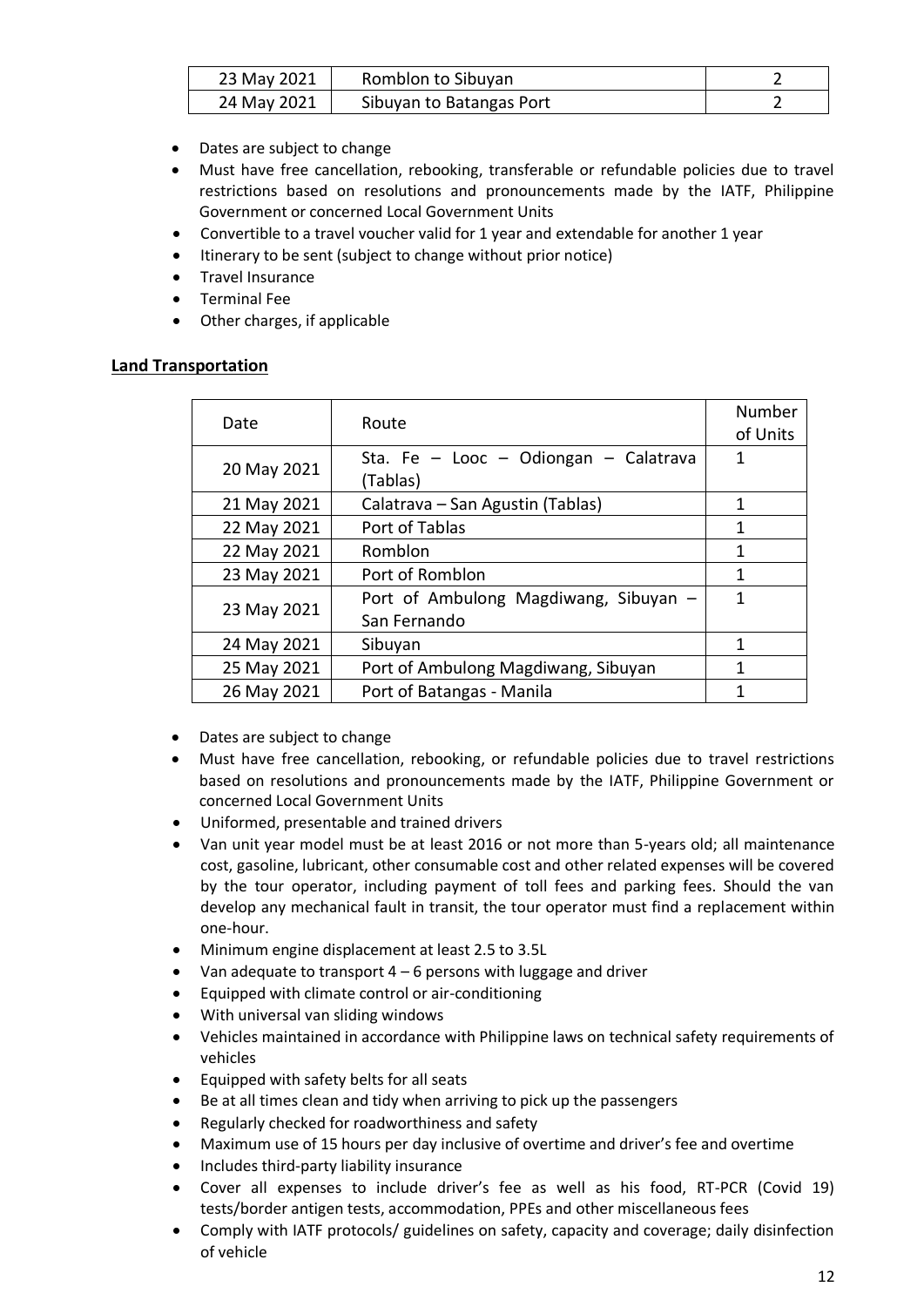- With daily provision of wet tissues, alcohol, mineral water, mint
- First Aid kit on board
- Provision of umbrella on board
- Equipped with GPS or Waze
- Driver should have strong navigation skills
- Itinerary to be sent (subject to change without prior notice)

## **C. Ground Fees (Tours, land and water activities, entrance fees, boat rides, tour guides and other miscellaneous fees)**

| Date        | Activities/Route                        | Number of<br>Units/Pax |
|-------------|-----------------------------------------|------------------------|
| 19 May 2021 | Hire – Carabao<br><b>Boat</b><br>Island |                        |
|             | Tour Guide - Sta. Fe                    | 1                      |
| 20 May 2021 | <b>Tour Guide</b>                       | 1                      |
| 21 May 2021 | Boat Hire - Calatrava                   |                        |
|             | <b>Tour Guide</b>                       | 1                      |
| 22 May 2021 | Boat Hire - Romblon                     | 1                      |
|             | <b>Tour Guide</b>                       |                        |
| 23 May 2021 | <b>Tour Guide</b>                       |                        |
| 24 May 2021 | <b>Boat Hire - Cresta</b>               | 1                      |
|             | <b>Tour Guide</b>                       |                        |

- Dates are subject to change
- Rebookable and/or refundable
- Secured sponsorships or discounted rates should be deducted from the total expense
- Total cost of ground fees should be based on actual expenses
- Inclusive of cost of entrance and environmental fees, if applicable
- Itinerary to be sent (subject to change without prior notice)

## **D. Antigen and/or RT-PCR Tests and Travel/COVID Insurance**

| <b>Before Leaving Manila</b>             | 2 pax |
|------------------------------------------|-------|
| Before Leaving Quarantine Facility       | 2 pax |
| Travel insurance with Covid-19 coverage, | 2 pax |
| if applicable                            |       |

- DOH-Accredited COVID-19 RT-PCR Testing Facility
- Antigen and/or RT-PCR Tests and Travel/COVID Insurance costs should be based on actual expenses

### **III. ADDITIONAL TECHNICAL ELIGIBILITY REQUIREMENTS**

- Must be legally registered tour operator company or travel agency under Philippine laws for 5 years. Required to submit proof of registration either from SEC, DTI or CDA;
- Must have previously completed a minimum of 3 projects for the past 3 years' in providing/ servicing tour operations for National Government Agencies (NGAs), Local Government Units (LGUs) and/or Private Agencies, Institutions or Organizations. Required to submit a list of completed projects from 2018 – 2020;
- Must be DOT-accredited tourism establishment. Required to submit either a DOT accreditation certificate or provisional accreditation certificate;
- Must be TPB Member. Required to submit TPB Certificate of Membership.